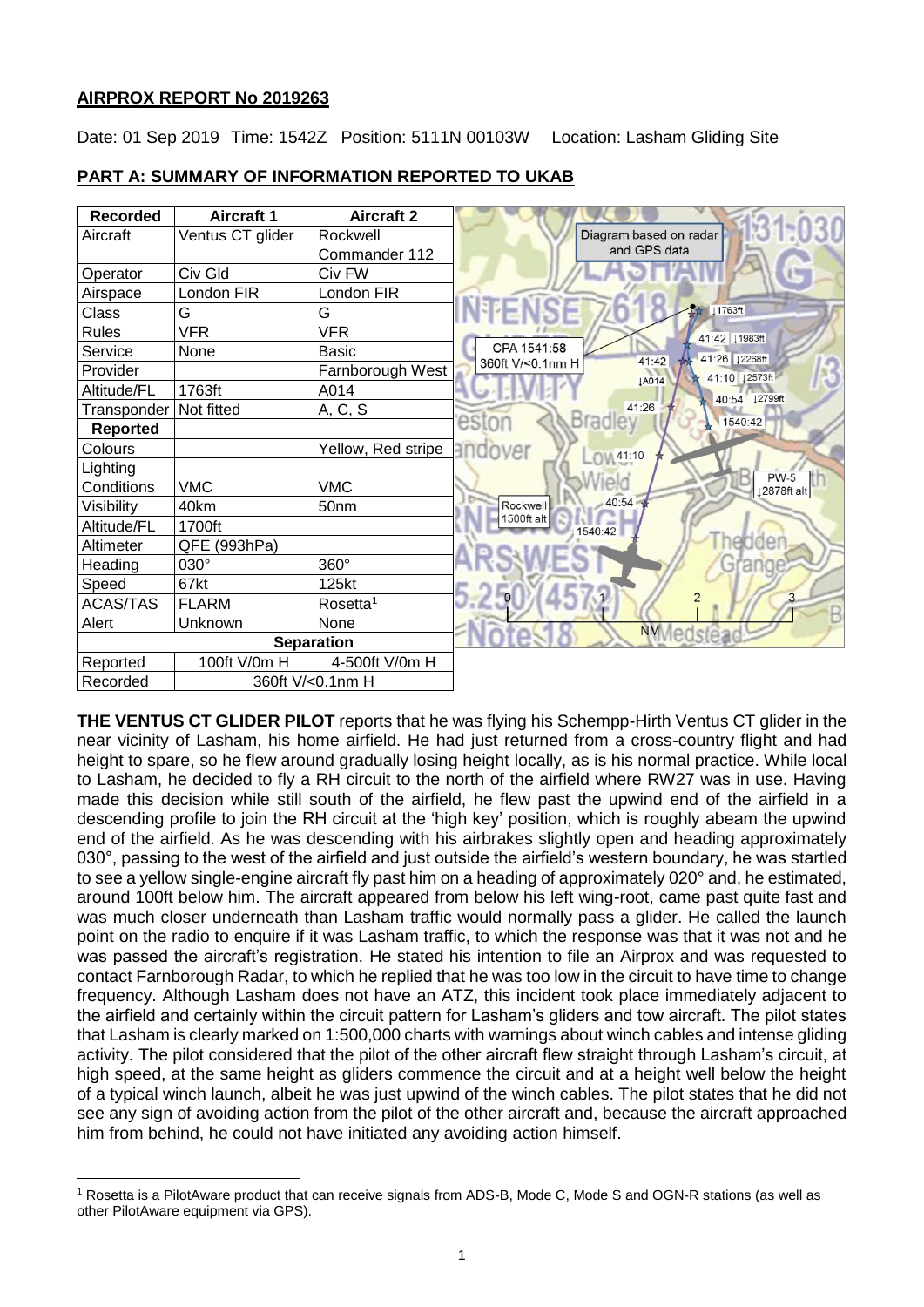The pilot assessed the risk of collision as 'Medium'.

**THE ROCKWELL COMMANDER 112 PILOT** reports that he was en-route to Blackbushe and had agreed a Basic Service from Farnborough West, who had informed him of the glider. The glider was identified at a range of approximately ½nm and above, travelling in the same direction; the pilot assessed there to be no risk of collision and, therefore, that it was unnecessary to take any form of avoiding action. He was using SkyDemon on an iPad mini, linked to Rosetta with FLARM, which was working but not showing the glider.

The pilot assessed the risk of collision as 'None'.

**THE FARNBOROUGH LARS WEST CONTROLLER** reports that he was informed that an Airprox occurred between two aircraft in the vicinity of Lasham. The Airprox was not reported on frequency and he cannot remember the specific session on radar. He does recall that both the 1st and 2nd September were particularly busy with respect to LARS and there was significant gliding activity at Odiham, Lasham and Parham.

**THE LASHAM GLIDING SOCIETY DEPUTY CFI** reports that Lasham was using RW27 on the day of this event and, as with most weekends, was active with a high intensity of glider movements throughout the day. At the time of the Airprox there were a number of gliders returning to the airfield. In recent years, Lasham has seen an increased amount of aircraft flying, both with and without an ATC Service, within or in very close proximity to the circuit pattern and also below the notified maximum altitude for winch-launches. A frequency is available to contact Lasham Gliding, but very few pilots take advantage of this to aid their situational awareness. Lasham is one of the busiest GA airfields in the south of the UK, with 50,000 movements annually, including commercial airliners. At some points, there can be over 100 movements an hour at Lasham. Continued education efforts are being made by Lasham and the wider BGA to encourage awareness of glider sites to prevent these events which could have catastrophic consequences.

### **Factual Background**

The weather at RAF Odiham was recorded as follows:

METAR EGVO 011550Z AUTO 29012KT 9999 FEW050/// 19/07 Q1019=

### **Analysis and Investigation**

## **NATS Farnborough**

The LARS West controller remembered the day and that it had been very busy with gliding around Lasham but had no recollection of an Airprox having been reported on frequency. At the time of the incident LARS West was split from Approach and traffic levels were medium, with high workload due to several a/c being in receipt of a Traffic Service.

The Rockwell Commander pilot called on frequency routing at 1500ft and was issued with a squawk of 0442, a Basic Service, and the QNH 1018hPa. The controller passed generic Traffic Information on gliding activity at Lasham which was not acknowledged by the pilot, before passing Traffic Information to another aircraft in receipt of a Traffic Service. Despite the pilot of the Rockwell Commander being on a Basic Service, the controller gave Traffic Information on two occasions of conflictions in the aircraft's immediate vicinity as it routed abeam Lasham. Between the Traffic Information transmissions to the pilot of the Rockwell Commander, the controller continued to work other aircraft on frequency.

15:39:44 - "*Rockwell Commander C/S, caution north-east bound, exceptionally busy in the vicinity of Lasham. Multiple contacts north-east, 4 miles, no height or type*".

No response from the pilot of the Rockwell Commander.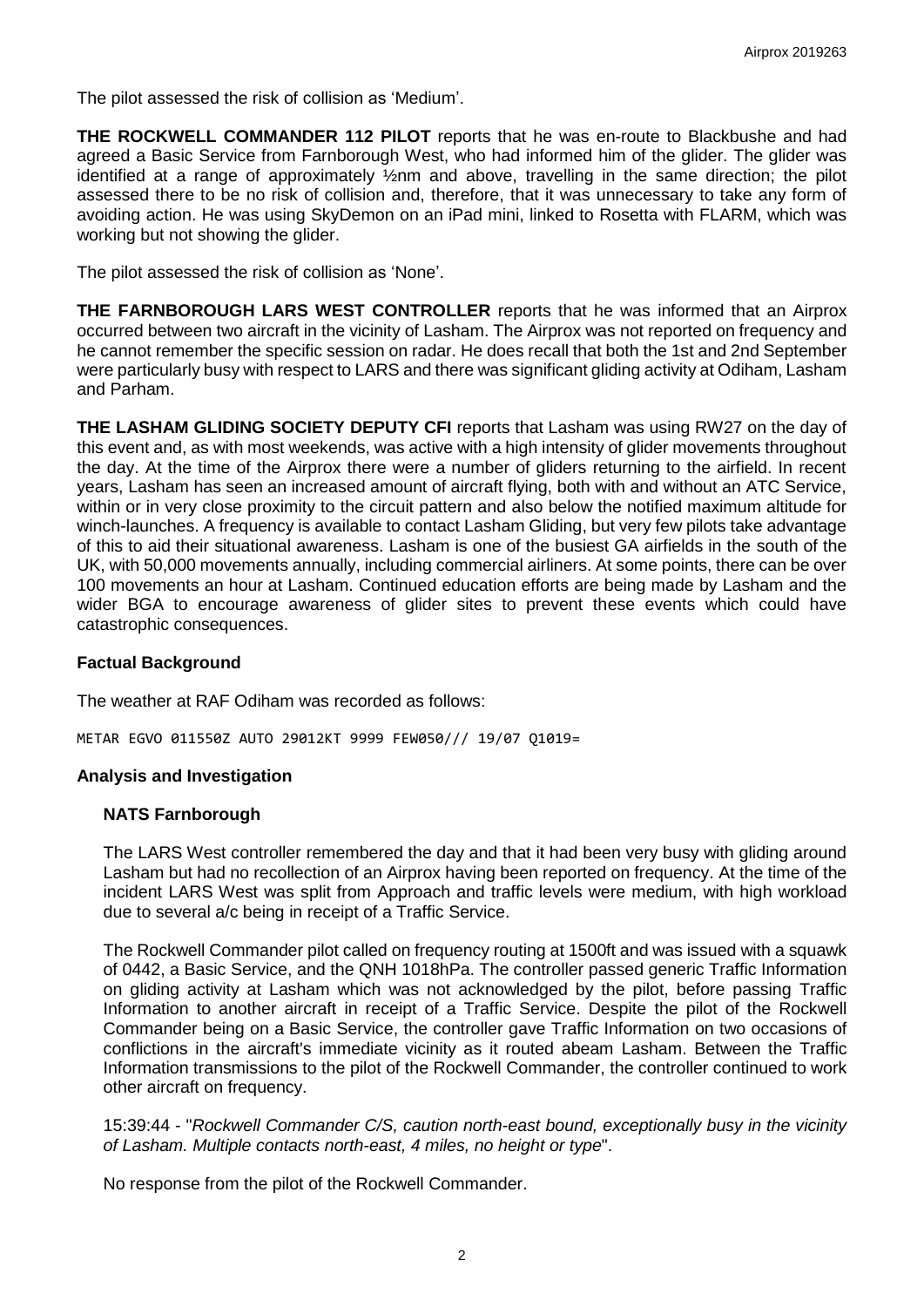15:41:15 - "*Rockwell Commander C/S, unknown contact north of your position, north/north east of your position, 1nm on your nose northbound, no height or type, may be a glider*".



15:41:21 - "*Yeah, Rockwell Commander C/S keeping a lookout*".

Figure 1 – 1541:33

15:42:39 - "*Rockwell Commander C/S, unknown contact west/north west of your position, 1nm southbound, no height*".



Figure 2 – 1542:41

## 15:42:45 - " *Rockwell Commander C/S keeping a good lookout*".

The Rockwell Commander pilot continues to his destination with the LARS controller giving further generic Traffic Information on gliding at Odiham and to remain outside the ATZ, before the pilot requests transfer to his destination. There is no recording of the pilot of the Rockwell Commander reporting an Airprox on the RT with the Farnborough LARS West controller.

The RT and radar recordings were reviewed, and the controller involved was interviewed. Unfortunately, due to the amount of time that had elapsed between the incident and the unit being informed of the Airprox, the controller was not able to recall any particulars of the incident.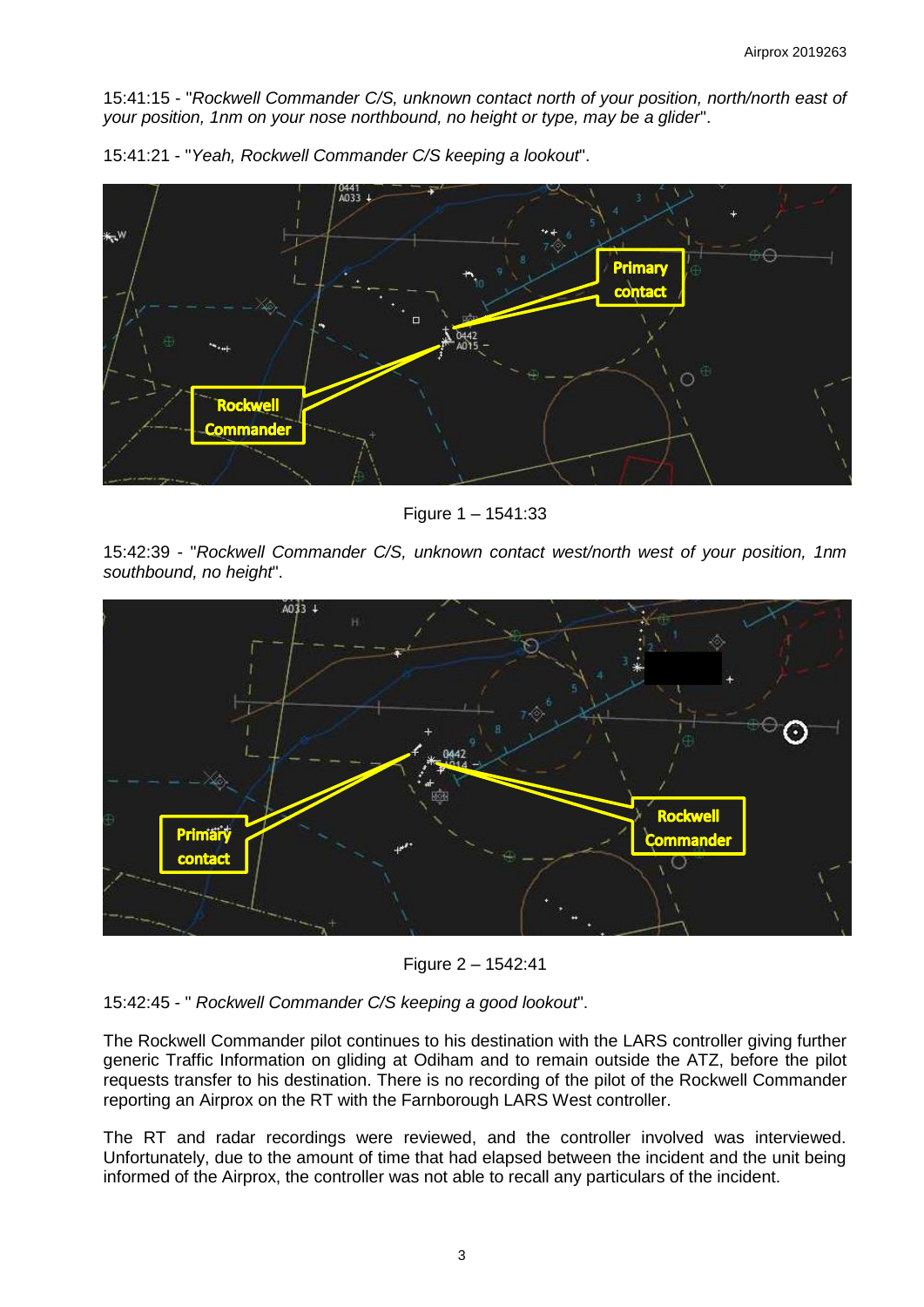Due to the number of aircraft in the vicinity of Lasham, and none of them having transponders, it was not possible for Farnborough to identify which (if any) of the contacts that are shown in close proximity to the Rockwell Commander was the Ventus CT. It is well known at Farnborough that a very small fraction of the number of gliders at Lasham are seen due to their poor radar signature.

The pilot of the Rockwell Commander was on a Basic Service with Farnborough routing in close proximity to Lasham Gliding site, which was active. The Farnborough controller passed a generic Traffic Information warning on Lasham to the pilot of the Rockwell Commander (which is a best practise at Farnborough) before passing specific Traffic Information a further two times. The controller did this in accordance with CAP774 that states:

## "*Traffic information*

*2.5 Given that the provider of a Basic Service is not required to monitor the flight, pilots should not expect any form of traffic information from a controller/FISO. A pilot who considers that he requires a regular flow of specific traffic information shall request a Traffic Service.* 

*2.6 However, where a controller/FISO has information that indicates that there is aerial activity in a particular location that may affect a flight, in so far as it is practical, they should provide traffic information in general terms to assist with the pilot's situational awareness. This will not normally be updated by the controller/FISO unless the situation has changed markedly, or the pilot requests an update.* 

*Traffic information in general terms could include warnings of aerial activity in a particular location:* 

- *• Intense gliding activity over Smallville*
- *• multiple aircraft known to be operating 15 miles north of Smallville*
- *• PA28 estimating CPT at 25, altitude 2000 feet*
- *• fast jet reported routing from Smallville to Midtown below altitude 500 feet*
- *• helicopter conducting power line inspection 5 miles north of Borton below altitude 500 feet*

*2.7 A controller with access to surveillance-derived information shall avoid the routine provision of traffic information on specific aircraft but may use that information to provide a more detailed warning to the pilot.*

*2.8 If a controller/ FISO considers that a definite risk of collision exists, a warning shall be issued to the pilot (SERA.9005(b)(2) and GM1 SERA.9005(b)(2)).*

*2.9 Whether traffic information has been provided or not, the pilot remains responsible for collision avoidance without assistance from the controller.*"

The Rockwell Commander and Ventus CT came into close proximity in the vicinity of Lasham. The controller called generic Traffic Information on Lasham once, and specific Traffic Information twice, on traffic in close proximity to the Rockwell Commander. However, it is not known which contact was the Ventus CT.

## **UKAB Secretariat**

Lasham Gliding Site is reported as having an OGN facility; the CFI of Lasham Gliding Society was approached and asked if the equipment was serviceable on the day of the Airprox. He confirmed that the Lasham OGN station is just a receiver unit and not a rebroadcasting unit; it is the property of a club member who supplied it for use during the summer. Intermittent power supplies to the building that houses the OGN station has meant that it is very often unserviceable. However, Lasham Gliding Society is in the process of adding a new receiver which will be an OGN-R station; this should hopefully be installed and functional shortly before the implementation of the new Farnborough airspace on 27<sup>th</sup> February 2020.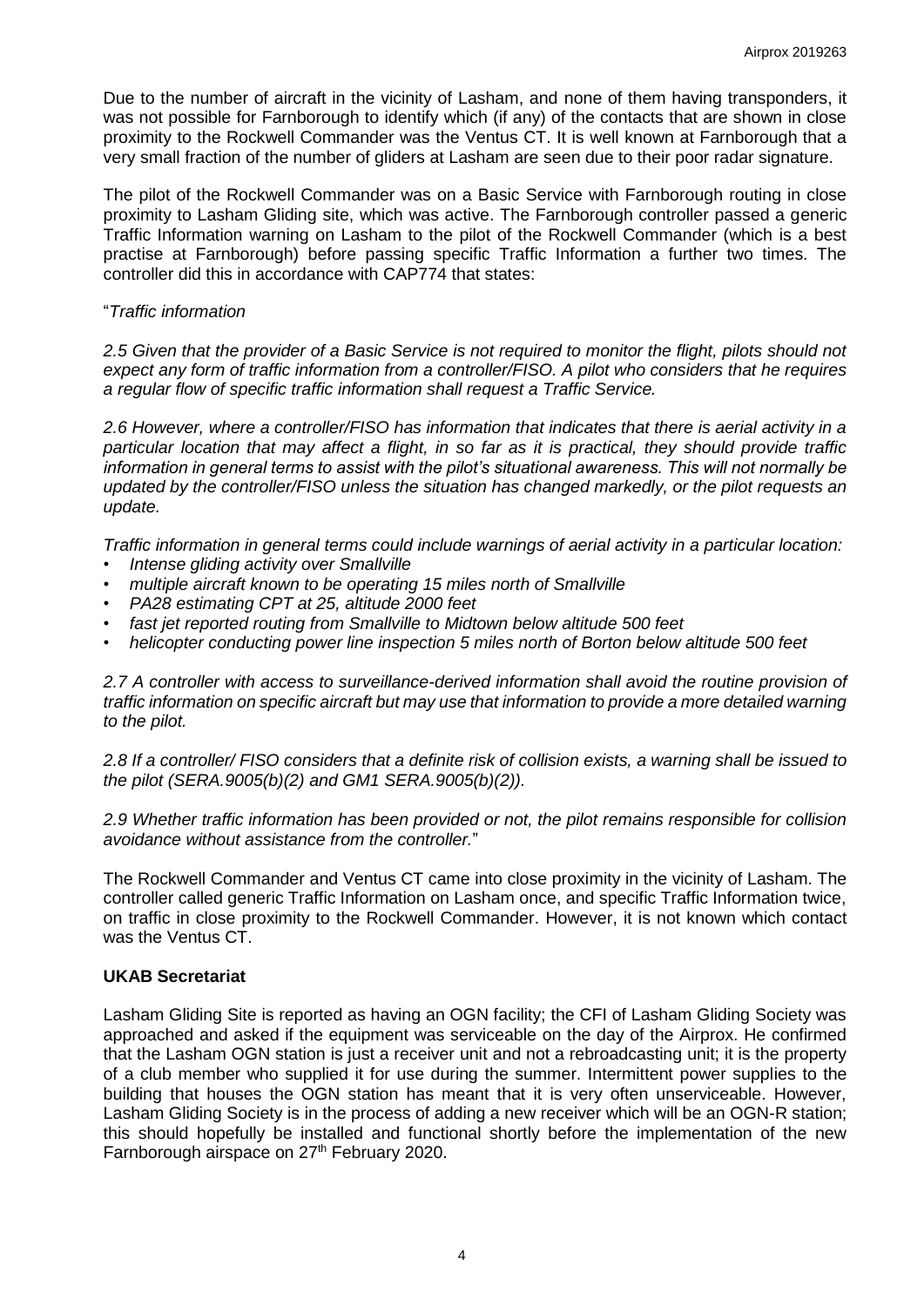The NATS radar shows the Rockwell Commander (squawk 0442) approaching the vicinity of Lasham from the south at an altitude of 1500ft. There is a brief appearance (for three radar sweeps) of a primary return in the area of the Ventus CT (see Figure 3); it is assumed that this is the return on which the Farnborough LARS controller issues Traffic Information to the pilot of the Rockwell Commander. This primary radar return fades at 1541:14. It cannot be stated whether or not this primary return is the Airprox glider or a different aircraft.



Figure 3 – NATS radar screenshot at 1541:14

The Ventus CT glider and Rockwell Commander 112 pilots shared an equal responsibility for collision avoidance and not to operate in such proximity to other aircraft as to create a collision hazard.<sup>2</sup> If the incident geometry is considered as overtaking then the Ventus CT glider pilot had right of way and the Rockwell Commander 112 pilot was required to keep out of the way of the other aircraft by altering course to the right.<sup>3</sup> An aircraft operated on or in the vicinity of an aerodrome shall conform with or avoid the pattern of traffic formed by other aircraft in operation.<sup>4</sup>

## **Comments**

## **BGA**

It is disappointing to see aircraft transiting the circuit at busy airfields like Lasham without any radio contact. There were almost certainly other gliders/tugs in the immediate vicinity on what was a good weekend soaring day. A small deviation, actioned early, will add virtually no distance to a leg but take a passing aircraft clear of the pattern, much reducing the risk of a close encounter. This applies even more to sites like Lasham, where winch-launching gliders will "pop up" at a very high rate-ofclimb attached to thousands of feet of steel cable. It is important to understand, as demonstrated, that FLARM is only an addition to an active lookout, not a replacement.

### **Summary**

An Airprox was reported when a Ventus CT glider and a Rockwell Commander 112 flew into proximity close to Lasham gliding site at 1542hrs on Sunday 1<sup>st</sup> September 2019. Both pilots were operating under VFR in VMC, the Ventus CT glider pilot was not in receipt of a Service and the Rockwell Commander 112 pilot was in receipt of a Basic Service from Farnborough LARS West.

 $\overline{\phantom{a}}$ <sup>2</sup> SERA.3205 Proximity

<sup>&</sup>lt;sup>3</sup> SERA.3210 Right-of-way (c)(3) Overtaking.

<sup>4</sup> SERA.3225 Operation on and in the Vicinity of an Aerodrome.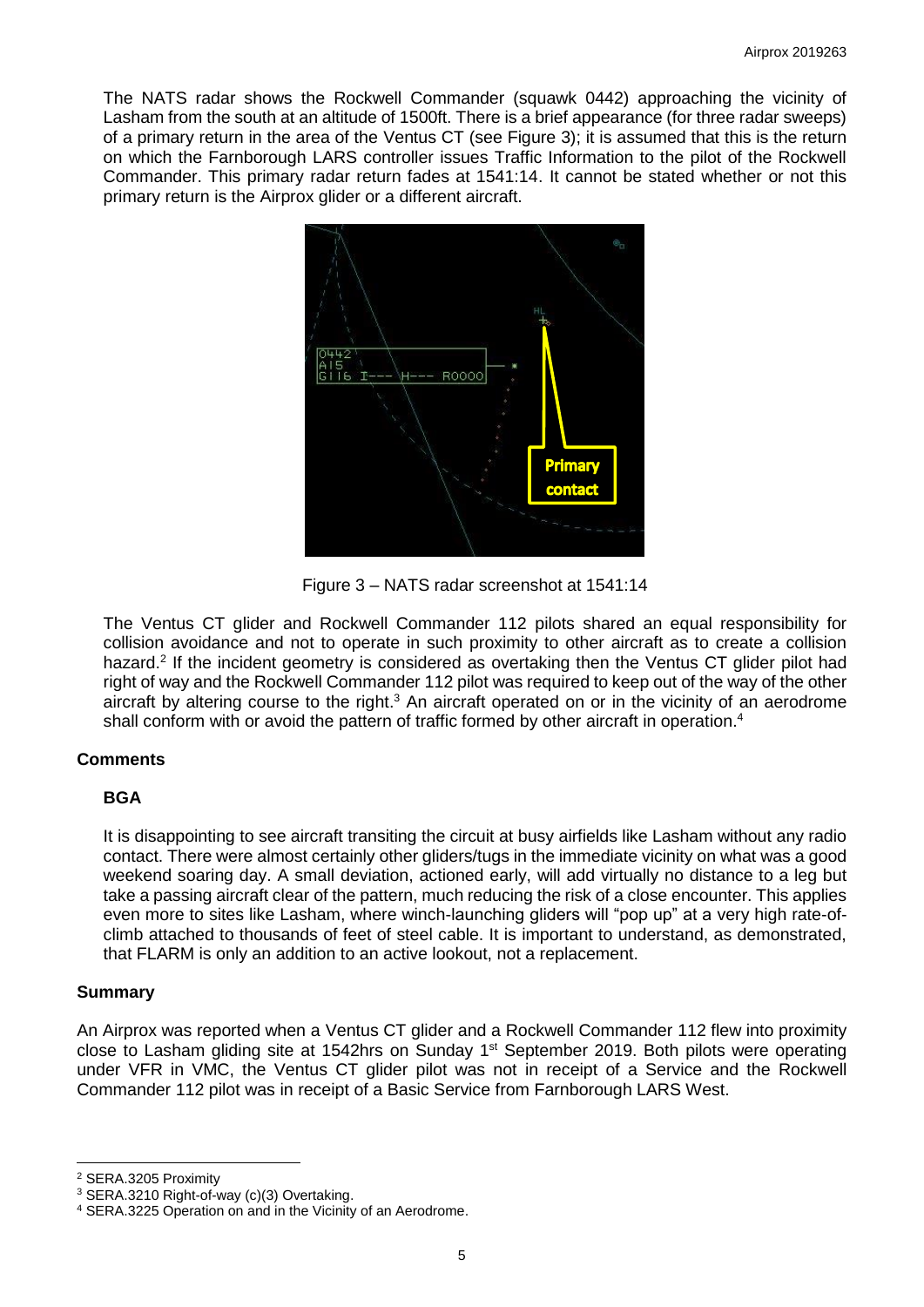# **PART B: SUMMARY OF THE BOARD'S DISCUSSIONS**

Information available consisted of reports from the pilots of both aircraft, transcripts of the relevant RT frequencies, radar photographs/video recordings, reports from the air traffic controller involved and reports from the appropriate ATC and operating authorities. Relevant contributory factors mentioned during the Board's discussions are highlighted within the text in bold, with the numbers referring to the Contributory Factors table displayed in Part C.

The Board first considered the actions of the Rockwell Commander pilot. GA members were surprised that the pilot had not elected to give Lasham a wider berth, both laterally and in terms of altitude, because the area around Lasham is invariably very busy with glider activity. Members noted that the London TMA was ahead and to the east of the aircraft (on its current track) but nevertheless felt that there had probably been an opportunity for the Rockwell pilot to plan to further separate from Lasham traffic in both altitude and azimuth (**CF2**). Board members agreed that flying so close to the Lasham overhead, and below the maximum altitude of the winch launch as marked on VFR charts, vastly increased the likelihood of encountering a glider and consequently needing to take action to increase separation (**CF1, CF3**). Moreover, the Rockwell pilot had received Traffic information from the Farnborough controller on 2 different primary contacts in the vicinity of Lasham and had also been warned that it had been "*exceptionally busy in the vicinity of Lasham*". That being said, the pilot had called visual with one of the contacts, but members wondered whether this had been the Airprox glider or, possibly, a different glider; after some discussion, the Board considered that the Rockwell pilot had been visual with the Ventus but that, even with SA and visual contact, he had flown close enough to the glider to cause its pilot concern (**CF4, CF8**). The Board noted that the Rockwell pilot had been carrying equipment on-board his aircraft that should have provided him with warnings of proximate glider traffic through FLARM but, at the time of the Airprox, Lasham did not have an OGN-R station so this barrier to MAC was not available to him (**CF5**); the Board was heartened to hear that Lasham is due to acquire an OGN-R station towards the end of February 2020.

Turning to the actions of the glider pilot, members considered that there was little he could have done to avoid the conflict; the Rockwell had been approaching from behind the Ventus and had been obscured from the pilot's view underneath his left wing (**CF6**), which had led to him only spotting the Rockwell as it had passed underneath his aircraft (**CF7**). Members agreed that, being so close to Lasham and with the intent of landing shortly, the Ventus pilot would have been expected to be in contact with Lasham's glider frequency.

The Board then considered the actions of the Farnborough controller and commended him for spotting the potential conflict between the Rockwell and the primary contacts in the vicinity of Lasham, even though he was providing a Basic Service to the Rockwell pilot and had not been required to monitor the aircraft. Members agreed that the Farnborough controller had done all that he could under the provisions of a Basic Service to permit the Rockwell pilot to fulfil his responsibilities for collision avoidance.

When assessing the risk involved in this Airprox, the Board considered that the Ventus pilot may have been surprised to see the Rockwell appear from underneath his left wing and that this may have led to him assessing the vertical separation as somewhat less than had been determined through analysis of the radar and GPS files of the respective aircraft. For his part, the Rockwell pilot had been visual with the Ventus throughout the encounter and so members felt that, although safety had been degraded, any risk of collision had been removed and therefore the encounter was assessed as risk Category C.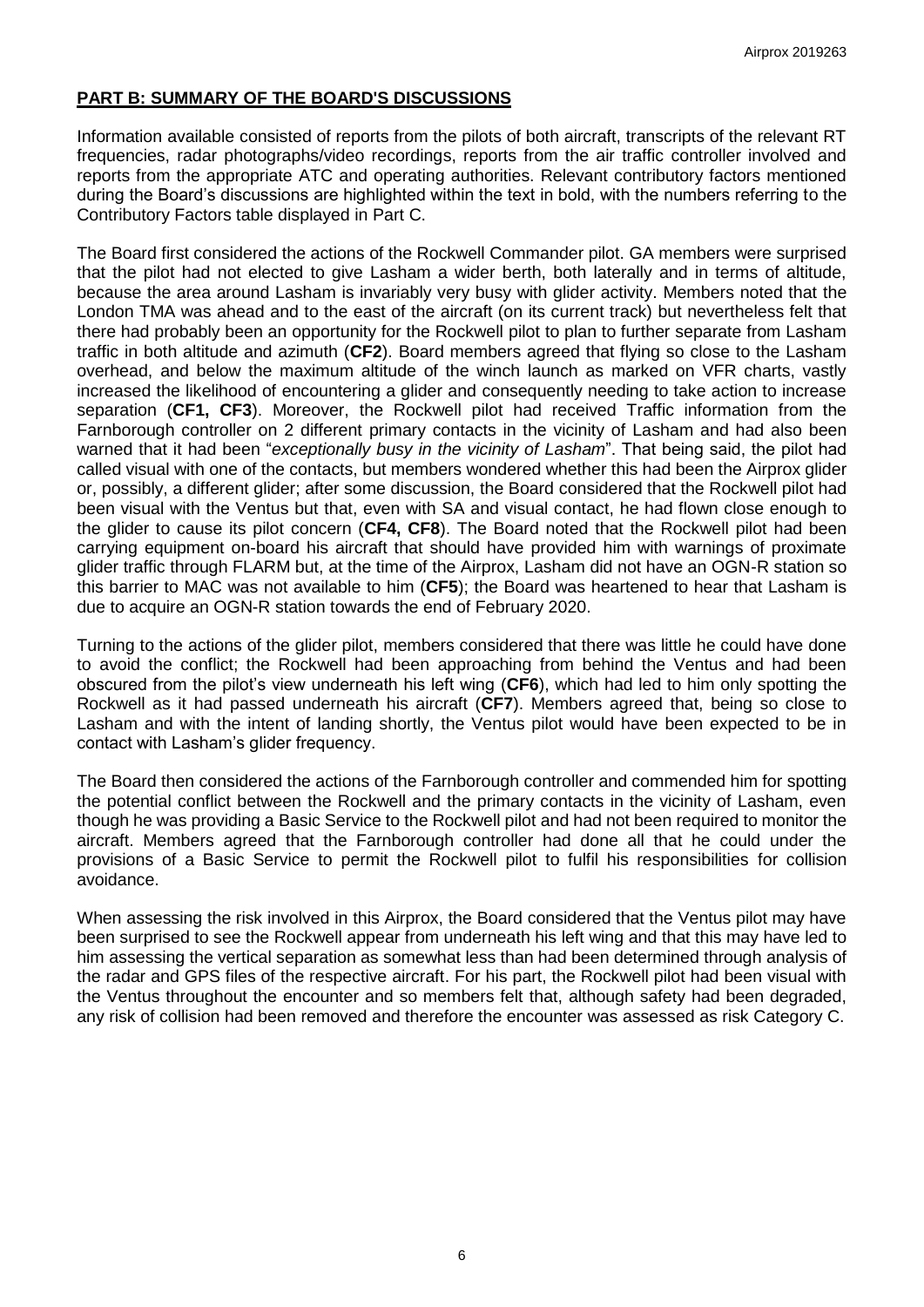# **PART C: ASSESSMENT OF CONTRIBUTORY FACTORS AND RISK**

## Contributory Factors:

|    | 2019263                                                        |                                       |                                                                                  |
|----|----------------------------------------------------------------|---------------------------------------|----------------------------------------------------------------------------------|
| CF | Factor                                                         | <b>Description</b>                    | Amplification                                                                    |
|    | <b>Flight Elements</b>                                         |                                       |                                                                                  |
|    | • Regulations, Processes, Procedures and Compliance            |                                       |                                                                                  |
| 1  | <b>Human Factors</b>                                           | • Flight Crew ATM Procedure Deviation | Regulations/procedures not complied with                                         |
|    | <b>• Tactical Planning and Execution</b>                       |                                       |                                                                                  |
| 2  | <b>Human Factors</b>                                           | • No Decision/Plan                    | Inadequate planning                                                              |
| 3  | <b>Human Factors</b>                                           | • Aircraft Navigation                 | Flew through promulgated and active airspace or<br>sporting site                 |
|    | • Situational Awareness of the Conflicting Aircraft and Action |                                       |                                                                                  |
| 4  | <b>Human Factors</b>                                           | • Lack of Action                      | Pilot flew close enough to cause concern despite<br><b>Situational Awareness</b> |
|    | <b>• Electronic Warning System Operation and Compliance</b>    |                                       |                                                                                  |
| 5  | Technical                                                      | • ACAS/TCAS System Failure            | Incompatible CWS equipment                                                       |
|    | • See and Avoid                                                |                                       |                                                                                  |
| 6  | Contextual                                                     | • Poor Visibility Encounter           | One or both aircraft were obscured from the other                                |
| 7  | <b>Human Factors</b>                                           | • Monitoring of Other Aircraft        | Non-sighting or effectively a non-sighting by one or<br>both pilots              |
| 8  | <b>Human Factors</b>                                           | • Lack of Individual Risk Perception  | Pilot flew close enough to cause the other pilot<br>concern                      |

### Degree of Risk: C

### Safety Barrier Assessment<sup>5</sup>

In assessing the effectiveness of the safety barriers associated with this incident, the Board concluded that the key factors had been that:

### **Flight Elements:**

 $\overline{a}$ 

**Regulations, Processes, Procedures and Compliance** were assessed as **ineffective** because the Rockwell Commander pilot flew over a promulgated and active glider site and did not conform with or avoid the pattern of traffic formed.

**Tactical Planning and Execution** was assessed as **ineffective** because the Rockwell Commander pilot flew over a promulgated and active glider site below the published maximum altitude of the winch launch.

**Electronic Warning System Operation and Compliance** were assessed as **ineffective** because the PilotAware Rosetta carried by the Rockwell Commander pilot could not directly receive the FLARM signal from the Ventus CT glider. For the PilotAware equipment to receive FLARM indications, this required an OGN-R station which, at the time of the event, Lasham did not have.

<sup>&</sup>lt;sup>5</sup> The UK Airprox Board scheme for assessing the Availability, Functionality and Effectiveness of safety barriers can be found on the [UKAB Website.](http://www.airproxboard.org.uk/Learn-more/Airprox-Barrier-Assessment/)